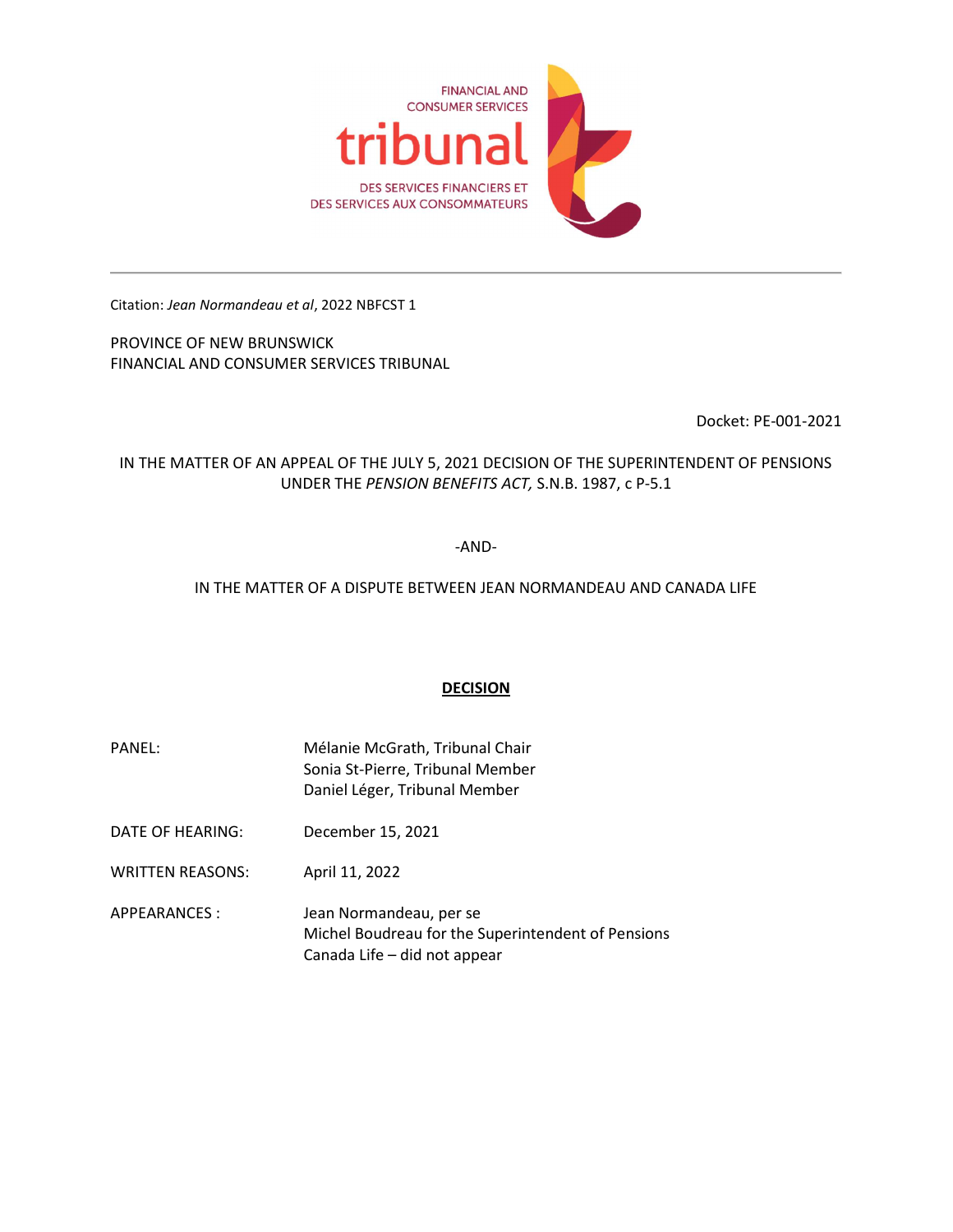### I. DECISION

1. We dismiss Jean Normandeau's appeal and affirm the Superintendent of Pensions' decision of July 5, 2021.

#### II. OVERVIEW

- 2. In 2020, Mr. Normandeau attempted to withdraw funds from his account with Canada Life, which he believed to be a registered retirement savings plan (RRSP). Canada Life advised him that these funds could not be withdrawn as they were locked-in pensions funds. Mr. Normandeau maintains the funds were locked-in in error as he has never been a member of a pension fund. He contacted the Superintendent of Pensions' office for assistance. On July 5, 2021, the Superintendent of Pensions issued her decision finding that Mr. Normandeau was not entitled to have the account unlocked. Mr. Normandeau appeals the Superintendent of Pensions' decision to the Tribunal pursuant to subsection 73(1) of the Pension Benefits Act, S.N.B. 1987, c P-5.1 (Pension Benefits Act).
- 3. This is an appeal de novo. Our role is to conduct a fresh analysis of the whole of the evidence to determine whether Mr. Normandeau is entitled to have his Canada Life account unlocked. The evidence on this appeal consists of the Record of the Decision-making Process prepared by the Superintendent of Pensions and the oral testimony of Barbara Bélanger and Jean Normandeau.
- 4. Canada Life advised the Tribunal by letter dated October 29, 2021 that it took no position on Mr. Normandeau's appeal and would not attend the hearing.

#### III. ISSUES

- 5. The issues raised on this appeal are the following:
	- a) Does the Tribunal have jurisdiction to unlock Mr. Normandeau's account?
	- b) Is Mr. Normandeau entitled to have his Canada Life account unlocked?

### IV. ANALYSIS

### A. Does the Tribunal Have Jurisdiction to Unlock Mr. Normandeau's Account?

- 6. The Superintendent of Pensions submitted in her Statement of Position that the Tribunal does not have jurisdiction to unlock Mr. Normandeau's account because he was not a person employed in the Province of New Brunswick as required by section 3 of the New Brunswick Pension Benefits Act.
- 7. After hearing Mr. Normandeau's testimony at the hearing, the Superintendent of Pensions withdrew her challenge to the Tribunal's jurisdiction. We are satisfied that the documentary evidence and Mr. Normandeau's testimony at the hearing confirm that he was a person employed in the Province of New Brunswick at all material times. As such, we have jurisdiction to hear this appeal under the Pension Benefits Act and to order the unlocking of Mr. Normandeau's account.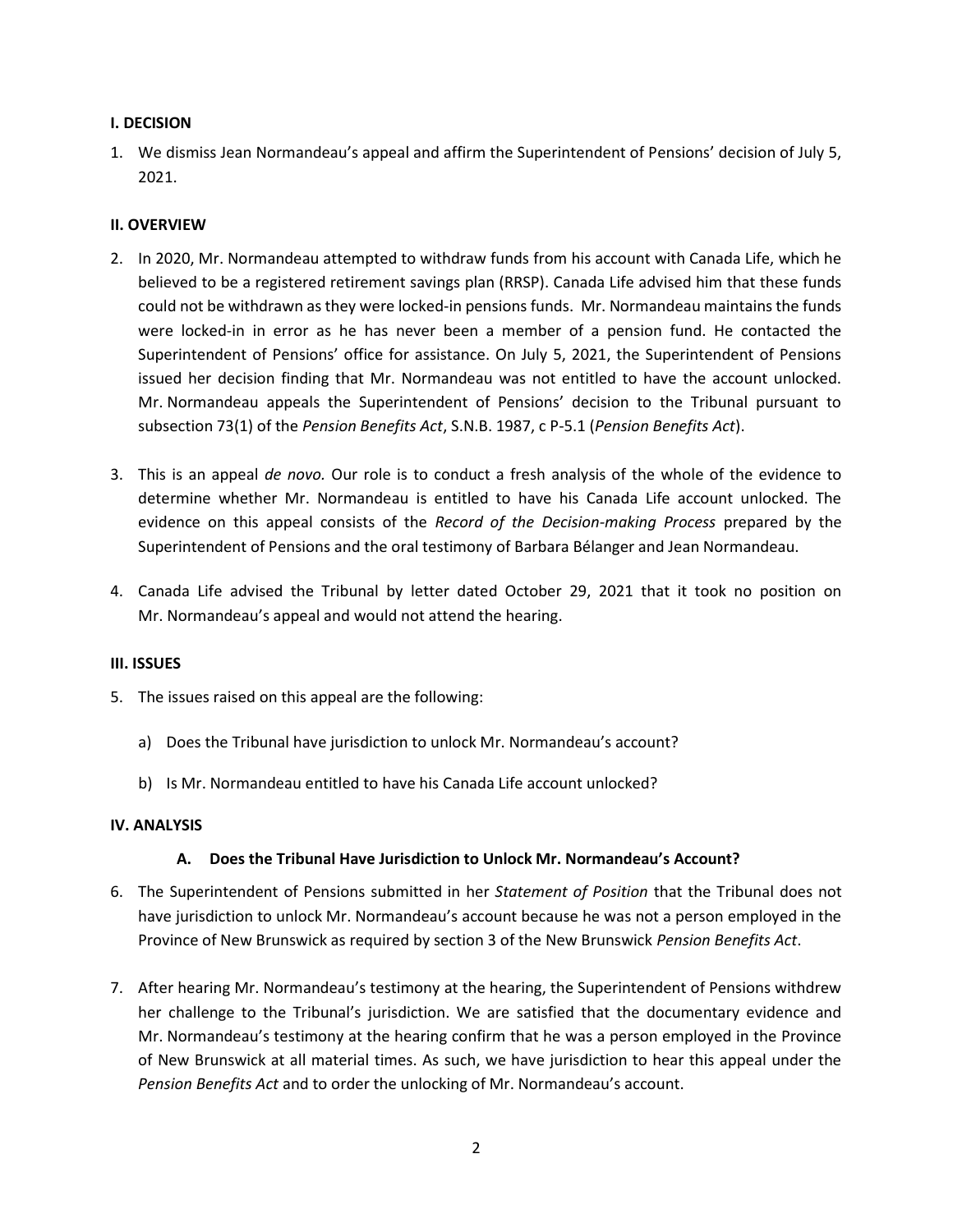### B. Is Mr. Normandeau Entitled to Have his Canada Life Account Unlocked?

- 8. For the reasons set out below, we conclude that Mr. Normandeau is not entitled to have his Canada Life account unlocked.
- 9. We find it useful, in beginning our analysis, to set out the characteristics of a registered retirement savings plan (RRSP), a locked-in retirement account (LIRA), and a life income fund (LIF).
- 10. In New Brunswick, the registered retirement savings plan (RRSP) is typically established by an individual and registered by a financial institution. The person may make contributions to an RRSP. Deductible RRSP contributions can be used to reduce income tax in the year they are made. The person can withdraw funds at any time but may have to pay tax when they make the withdrawal.
- 11. The locked-in retirement account (LIRA) is another type of registered retirement savings vehicle. Funds are deposited in a LIRA from an employer pension or another locked-in account for a former pension plan member. Unlike the RRSP, personal contributions to a LIRA are not possible and the amounts in a LIRA are locked-in and cannot be withdrawn before retirement except in certain circumstances. A person can hold a LIRA until December  $31<sup>st</sup>$  of the year in which he or she reaches age 71, at which point the LIRA is converted into a life income fund.
- 12. A life income fund (LIF) is a special registered retirement income fund. A LIRA vests into a LIF when the account holder reaches 71 years of age, at which point he or she receives an annual amount from the LIF. The LIF is therefore used to draw a retirement income. It is not possible to withdraw from a LIF more than the maximum authorized for the year, with certain exceptions.
- 13. The New Brunswick Pension Benefits Act governs pension funds earned while a person is employed in New Brunswick, unless a person is employed in a federally regulated industry such as transportation, banking or telecommunications (Pension Benefits Act, s. 3). As previously discussed, Mr. Normandeau was employed in New Brunswick at all material times. Section 56 of the Pension Benefits Act sets out a prohibition on withdrawing funds from a pension fund except as otherwise permitted by the Act and its regulations:

# Restriction on withdrawal of contributions

56(1) Except as otherwise specifically permitted in this Act and the regulations, contributions and interest shall not be withdrawn from a pension fund.

- 14. Subsection 1(1) of the Pension Benefits Act defines a "pension fund" as "the fund maintained to provide benefits under or related to a pension plan". The LIRA and the LIF come within this definition. Consequently, the prohibition on withdrawals set out in section 56 of the Act applies to the LIRA and the LIF.
- 15. This matter juxtaposes the documentary evidence with Mr. Normandeau's testimony. On the one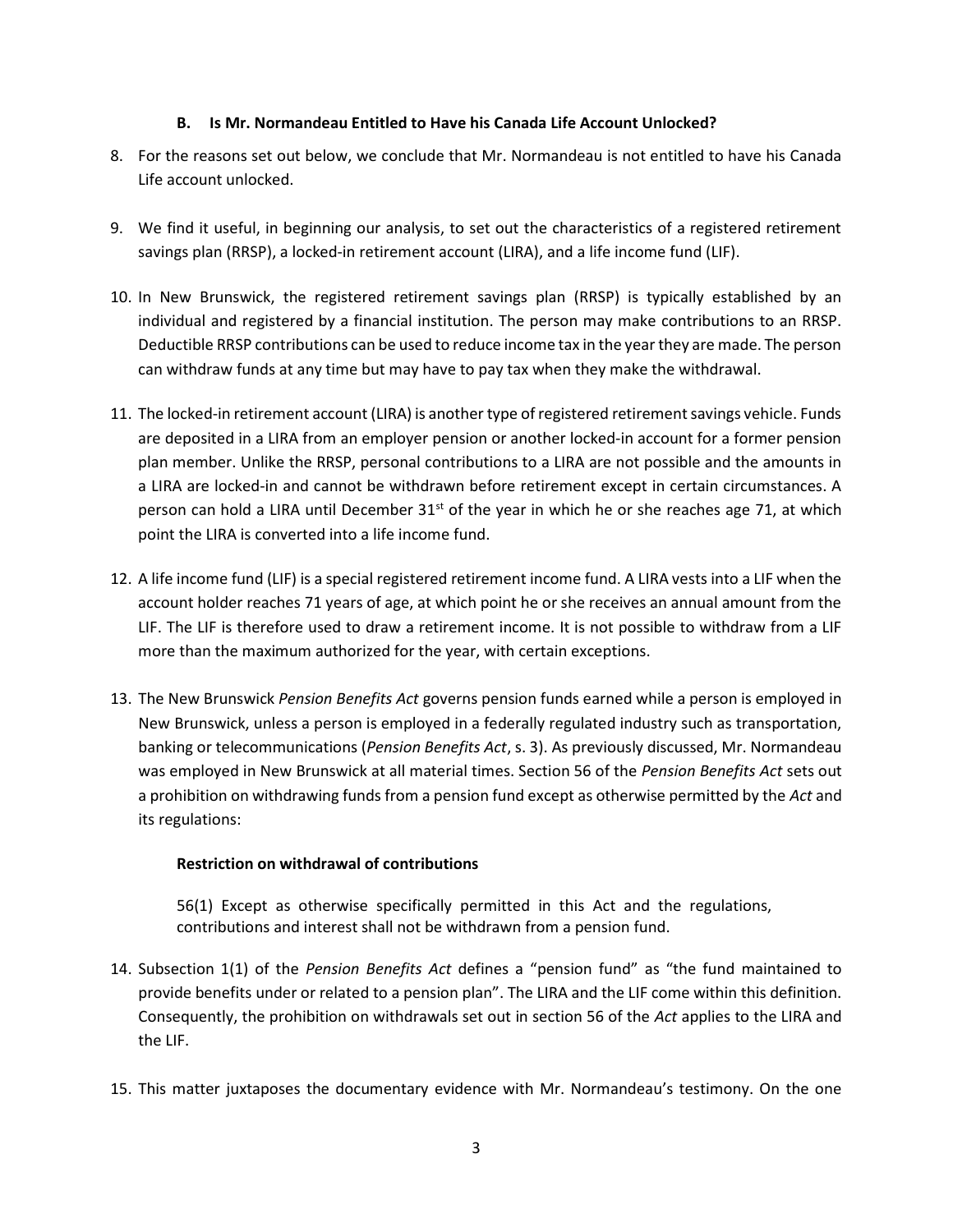hand, the documentary evidence clearly indicates that the funds in the Canada Life account are lockedin pension funds. On the other hand, Mr. Normandeau is adamant that the funds came from his personal savings account and were locked-in in error.

- 16. We start with our analysis of the documentary evidence. On January 10, 1994, Mr. Normandeau signed an application entitled "Retirement Savings Plan Application" to deposit \$9,957.32 with Royal Bank of Canada. Mr. Normandeau's signature appears in two places on this application. Just above his first signature, it is indicated: "The Plan shall be set up as a "Locked-In" Plan to accommodate a transfer of funds to it from a registered pension plan." Beside his second signature, the words "Locked-In RSP (Vested Pension Benefits)" are indicated. This application clearly indicates that Mr. Normandeau's funds were being deposited into a locked-in retirement account.
- 17. We note that no pension plan is identified on this application. However, this was not a requirement under the Pension Benefits Act at that time; the requirement to provide this information was added in 2002 (New Brunswick Regulation 91-195, the General Regulation – Pension Benefits Act, ss. 21(8.1) and 21(8.2)).
- 18. The funds remained at Royal Bank of Canada until July 30, 2012 when Mr. Normandeau transferred them to London Life (now Canada Life). At that time, the balance of the account was \$22,613.86. To transfer the funds to London Life, Mr. Normandeau signed three forms: (1) a Transfer Authorization for Registered Investments; (2) a New Brunswick – Form 3.2 – Record of Transfer of Locked-in Retirement Funds; and (3) a Canada Revenue Agency form.
- 19. On the Transfer Authorization for Registered Investments form bearing Mr. Normandeau's signature, the box "LIRA" is checked beside the words "Registered Type". Section C of this form, which was to be signed by a London Life representative, provides:

C. Locked-in Confirmation: \_\_\_\_\_\_\_\_\_, as agents for \_\_\_\_\_\_\_\_, acknowledge that all locked-in funds from the registered plan noted in the Client Direction to the Relinquishing Institution section below will be transferred to the registered plan type noted and will continue to be administered in accordance with the governing pension legislation or contractual condition of \_\_\_\_\_\_\_\_\_\_\_(Province or Territory; if applicable □ old □ new). Any subsequent transfer of these locked-in funds to another trustee or financial institution will be made only to another registered plan, which must continue to be administered in accordance with legislation of the jurisdiction noted above. No transfer of locked-in funds will be permitted unless the receiving plan is appropriately registered and in compliance with the applicable pension legislation, regulations and the Income Tax Act (Canada) and appears on the Superintendent's List of Financial Institutions authorized to administer funds in the jurisdiction noted above (if applicable).

Authorized Signature **Authorized Signature Name Date** 

20. The "New Brunswick – Form 3.2 – Record of Transfer of Locked-in Retirement Funds" contains at least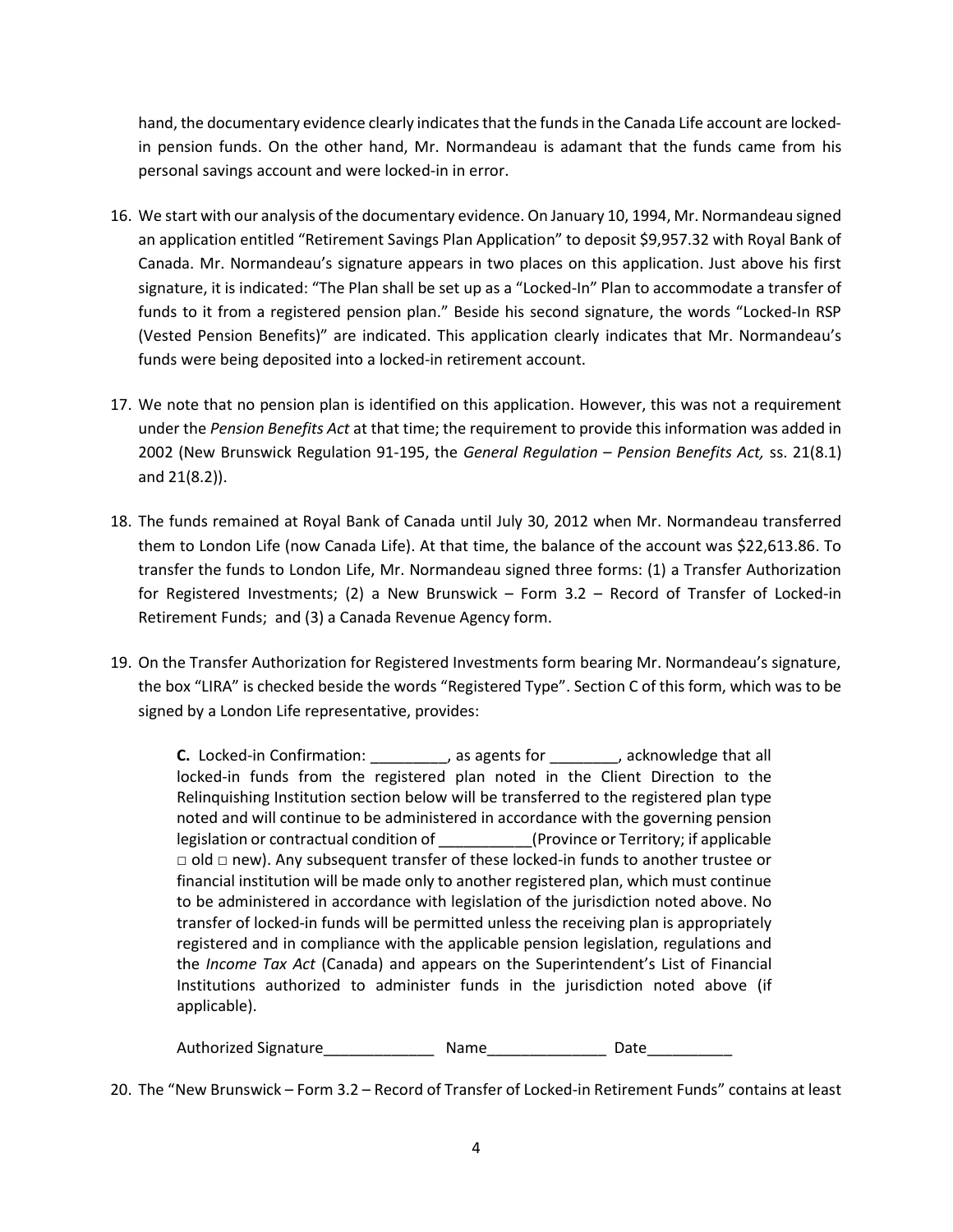six indications that the funds were being transferred into a locked-in account, starting with the title of the form. Second, Mr. Normandeau placed his initials beside "LIRA" in the section of the form identifying the type of fund to which assets were being transferred. Third, the Transferee Agreement, which was to be completed by London Life, indicates:

As the financial institution or pension plan to receive the assets as trustee, the assets shall only be accepted if the assets are transferred in compliance with the Pension Benefits Act and regulations. The assets shall be transferred into the registered account referred to in Part I. It is understood that if the assets are not transferred in compliance with the Act and regulations, the transfer is void and all assets transferred shall be returned to the transferor. The trustee undertakes to comply with the Act and the regulations while the assets remain under its trust.

- 21. Fourth, the section entitled "Policyowner Transfer Information", which Mr. Normandeau signed, also references the Pension Benefits Act: "As the owner of the assets to be transferred, I agree to the transfer and understand that the assets must be transferred in compliance with the Pension Benefits Act and regulations". Fifth, in this same section, Mr. Normandeau again placed his initials beside "LIRA" requesting that the assets be transferred into a LIRA.
- 22. Finally, just before Mr. Normandeau's signature at the bottom of Form 3.2, it is written: "I certify that the information given on this form is correct and complete and I agree to comply with the terms of the transfer as required by the Pension Benefits Act and the regulations.
- 23. On the Canada Revenue Agency form entitled "Direct Transfer of a Single Amount Under Subsection 147(19) or Section 147.3", signed by Mr. Normandeau on July 30, 2012, the box "I am a member of the RPP" is checked. RPP is a reference to a registered pension plan.
- 24. Mr. Normandeau's LIRA with Canada Life was converted to a LIF the year he turned 71 years of age.
- 25. Mr. Normandeau has not provided any documentary evidence, such as his income tax returns prior to 1994, which would indicate whether Mr. Normandeau had or did not have a pension fund.
- 26. We turn to Mr. Normandeau's testimony. He was unequivocal in his testimony that he never had a pension fund and that the funds were locked-in in error when they were deposited with Royal Bank of Canada in 1994 and transferred to Canada Life in 2012.
- 27. Mr. Normandeau testified that after completing a Bachelor of Arts and a Bachelor of Science in chemistry, he worked for three pharmaceutical companies before eventually owning his own pharmacy in 1998. These companies, in order, were Anca, Fraserville, and Essaim.
- 28. Mr. Normandeau recalls obtaining employment as a representative for Anca, a pharmaceutical company based in Ontario, after he completed his Bachelor of Science in chemistry at a Montreal university. He believes he was approximately 30 years of age at the time. While working for Anca, Mr.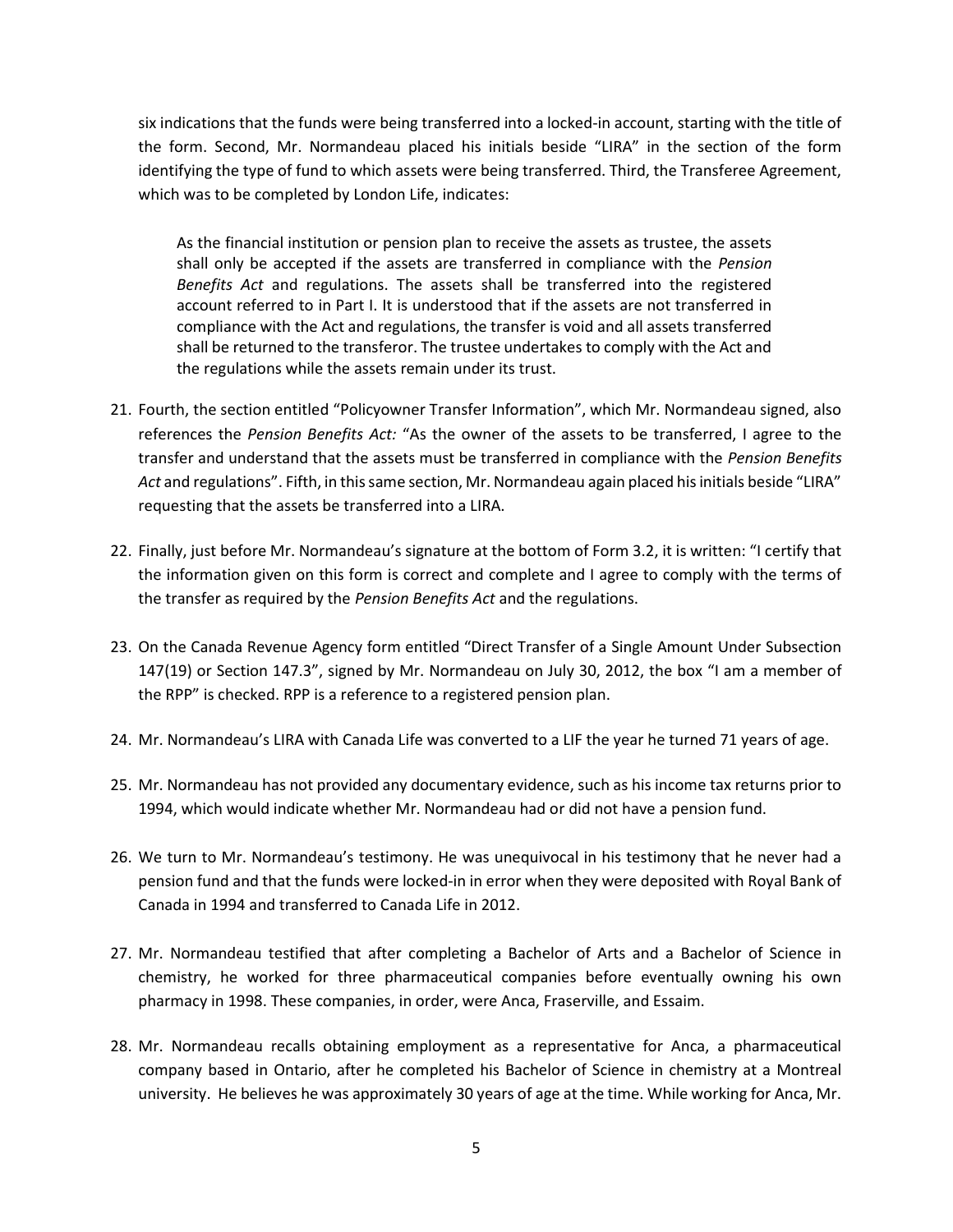Normandeau lived in New Brunswick and was responsible for a large territory which included New Brunswick and certain portions of Québec. Mr. Normandeau testified that he worked four years for Anca.

- 29. After leaving Anca, Mr. Normandeau testified that he worked as a representative for Fraserville, a pharmaceutical wholesaler based out of Québec. He again lived in New Brunswick and was responsible for a large territory, which included New Brunswick, Nova Scotia and Prince Edward Island. Mr. Normandeau recalls working at Fraserville for approximately 15 years. Fraserville paid for him to obtain his MBA through Western University in Ontario. This MBA, which was tailored to working businesspeople, consisted of taking intensive courses for 3 months at a time during the summer for three years. Mr. Normandeau believes he was between 40 and 45 years of age when he started his MBA. He further testified that he started his MBA in approximately 1992.
- 30. Mr. Normandeau testified that at some point Fraserville received an offer to sell from Universel, another pharmaceutical wholesaler. The president of Fraserville, Michel Darisse, asked him to come to Montréal during the negotiations because he had his MBA. Mr. Normandeau testified that Mr. Darisse was prepared to accept an offer, but that he advised him to ask for \$5 million more. This increased offer was accepted by Universel. Mr. Darisse rewarded M. Normandeau with a \$500,000 bonus for his efforts in obtaining the increased sale price.
- 31. Mr. Normandeau testified that in 1994 he deposited the \$500,000 in his bank account with Royal Bank of Canada. He testified that he took \$50,000 of this bonus and placed it in pension funds, which he also called RRSPs. He recalls meeting with Jean Dyken at Royal Bank of Canada, who placed the \$50,000 in 8 or 9 different portfolios of her choice. Mr. Normandeau testified that the \$9,957.52 indicated on the Retirement Savings Plan Application he signed on January 10, 1994 was part of the \$50,000 that was placed by Ms. Dyken in various portfolios. This was the first time Mr. Normandeau invested money.
- 32. After the sale of Fraserville, Mr. Normandeau took approximately six months off work. He then started working as a representative for Essaim. Mr. Normandeau believes he worked 4 or 5 years for this company out of their Moncton depot.
- 33. Mr. Normandeau testified that he did not have a pension fund with either Anca, Fraserville or Essaim. He also testified that he was paid a salary with all three employers; he was not paid commission by any of these employers.
- 34. Mr. Normandeau testified that on July 30, 2012, he transferred what he thought was his RRSP account from Royal Bank to London Life (now Canada Life) because he was not satisfied with the return on his investment. According to Mr. Normandeau, Nicole Côté and another London Life employee filled out the three forms required to accomplish the transfer: the "Transfer Authorization for Registered Investments", the New Brunswick – Form 3.2 entitled "Record of Transfer of Locked-In Retirement Funds", and the Canada Revenue Agency form entitled "Direct Transfer of a Single Amount Under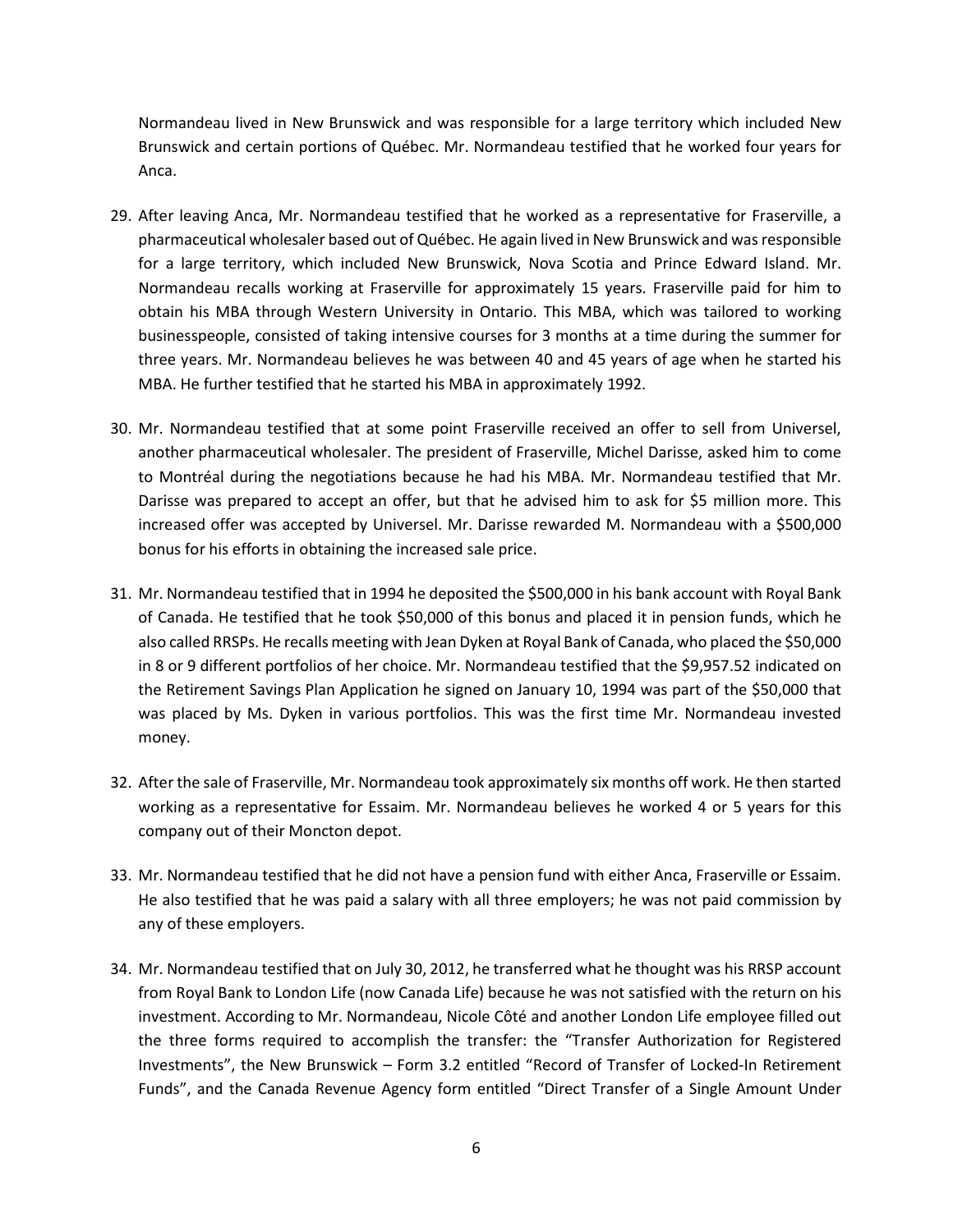Subsection 147(19) or Section 147.3". He testified that he did not receive an in-depth explanation of these forms; he was simply told to sign the forms.

- 35. Mr. Normandeau admits that his recollection of dates might not be precise because the events occurred a long time ago. We find that although Mr. Normandeau has difficulty recalling precise details regarding his work history, he was consistent in recalling the order of his employers and that he opened his pharmacy in 1998. While there is no indication that Mr. Normandeau is lying or trying to mislead the Tribunal, his recollection of dates and other details is not reliable.
- 36. In our view, the specific amount deposited with Royal Bank of Canada in 1994, being \$9,957.32, is a further indication that the funds likely originated from a pension fund rather than the investment of \$50,000 from the bonus Mr. Normandeau received upon the sale of Fraserville.
- 37. We therefore afford more weight to the documentary evidence than Mr. Normandeau's testimony. We find, on a balance of probabilities, that the funds deposited with Royal Bank of Canada in 1994 came from a pension fund rather than Mr. Normandeau's savings account. We therefore conclude that the funds were not locked-in in error.
- 38. Mr. Normandeau's LIRA was converted into a LIF the year he turned 71 years of age. In New Brunswick, the Pension Benefits Act and regulations do not allow for financial hardship unlocking of a LIF and only allow for a total or partial unlocking in certain circumstances. According to New Brunswick Regulation 91-195, the General Regulation – Pension Benefits Act, withdrawal of an amount in excess of the annual maximum is permitted in the following circumstances:

a) The owner of a LIF may withdraw the balance of the money in the account if a physician certifies in writing to the financial institution that is a party to the contract that the owner suffers from a significant physical or mental disability that considerably reduces life expectancy (see ss.21(2)(d) and 22(1)(a)),

b) The owner of a LIF may withdraw the balance of the money in the account if neither the member nor his/her spouse are Canadian citizens, neither the member nor his/her spouse are residents of Canada, and the member's spouse signs a spousal waiver (Form 3.5). All three criteria must be met in order to qualify for unlocking under this provision (see ss.  $21(2)(g.1)$  and  $22(1)(a)$ , or

c) The owner of a LIF may make a once-in-a-lifetime withdrawal from a LIF of three (3) times the annual amount to a maximum of 25% of the balance in the LIF. This option may only be exercised if an amount has never previously been transferred under this subsection (see ss.22(6.1)).

39. Mr. Normandeau has not provided any evidence indicating that the exceptions set out in paragraphs  $21(2)(d)$  and  $21(2)(g.1)$  of the General Regulation – Pension Benefits Act are applicable. Mr.